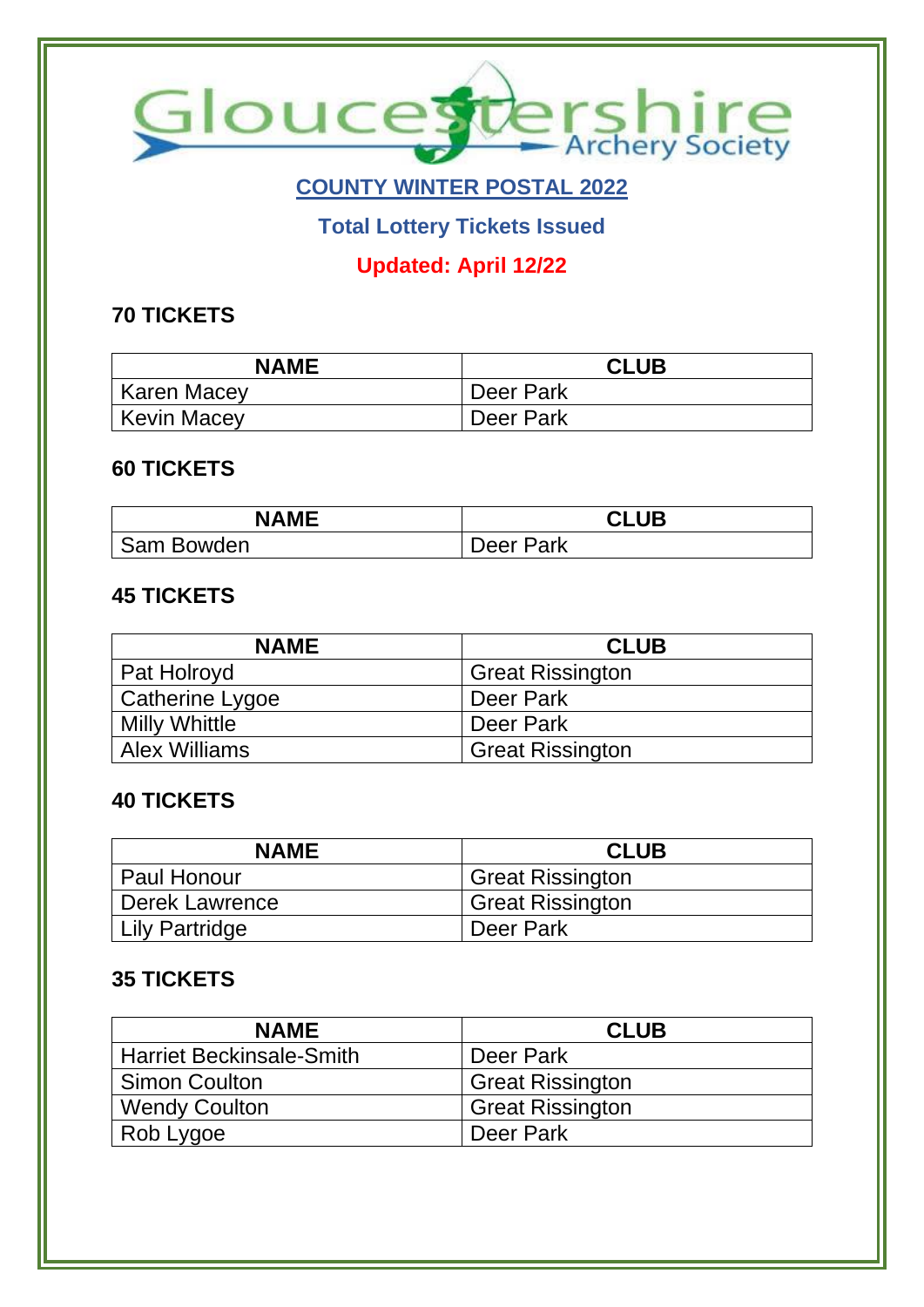### **30 TICKETS**

| <b>NAME</b>     | <b>CLUB</b> |
|-----------------|-------------|
| Declan Ashworth | Cleve       |

### **25 TICKETS**

| <b>NAME</b>            | <b>CLUB</b> |
|------------------------|-------------|
| <b>Jasmine Kendall</b> | eveٽ        |

### **20 TICKETS**

| <b>NAME</b>        | <b>CLUB</b> |
|--------------------|-------------|
| <b>Jack Palmer</b> | Cleve       |

## **15 TICKETS**

| <b>NAME</b>           | <b>CLUB</b> |
|-----------------------|-------------|
| <b>Carlos Amata</b>   | Cheltenham  |
| <b>Claire Bassett</b> | Deer Park   |
| <b>Louise Bassett</b> | Deer Park   |
| <b>Chris Cardwell</b> | Keynsham    |
| <b>Grace Curran</b>   | Deer Park   |
| Hattie Lygoe          | Deer Park   |
| Georgia Wade          | Cheltenham  |
| <b>Holly Wade</b>     | Cheltenham  |

## **10 TICKETS**

| <b>NAME</b>                  | <b>CLUB</b> |
|------------------------------|-------------|
| Jazmin Brain                 | Deer Park   |
| Vanessa Crang                | Deer Park   |
| <b>Adam Grinnell</b>         | Cheltenham  |
| Jemima Hollingworth          | Deer Park   |
| Izabella Johnson             | Deer Park   |
| <b>Maximilian Ord</b>        | Cheltenham  |
| <b>James Powell-Chandler</b> | Keynsham    |
| <b>Matthew Revell</b>        | Keynsham    |
| Joseph Smith                 | Cheltenham  |
| <b>Emily Summers</b>         | Deer Park   |